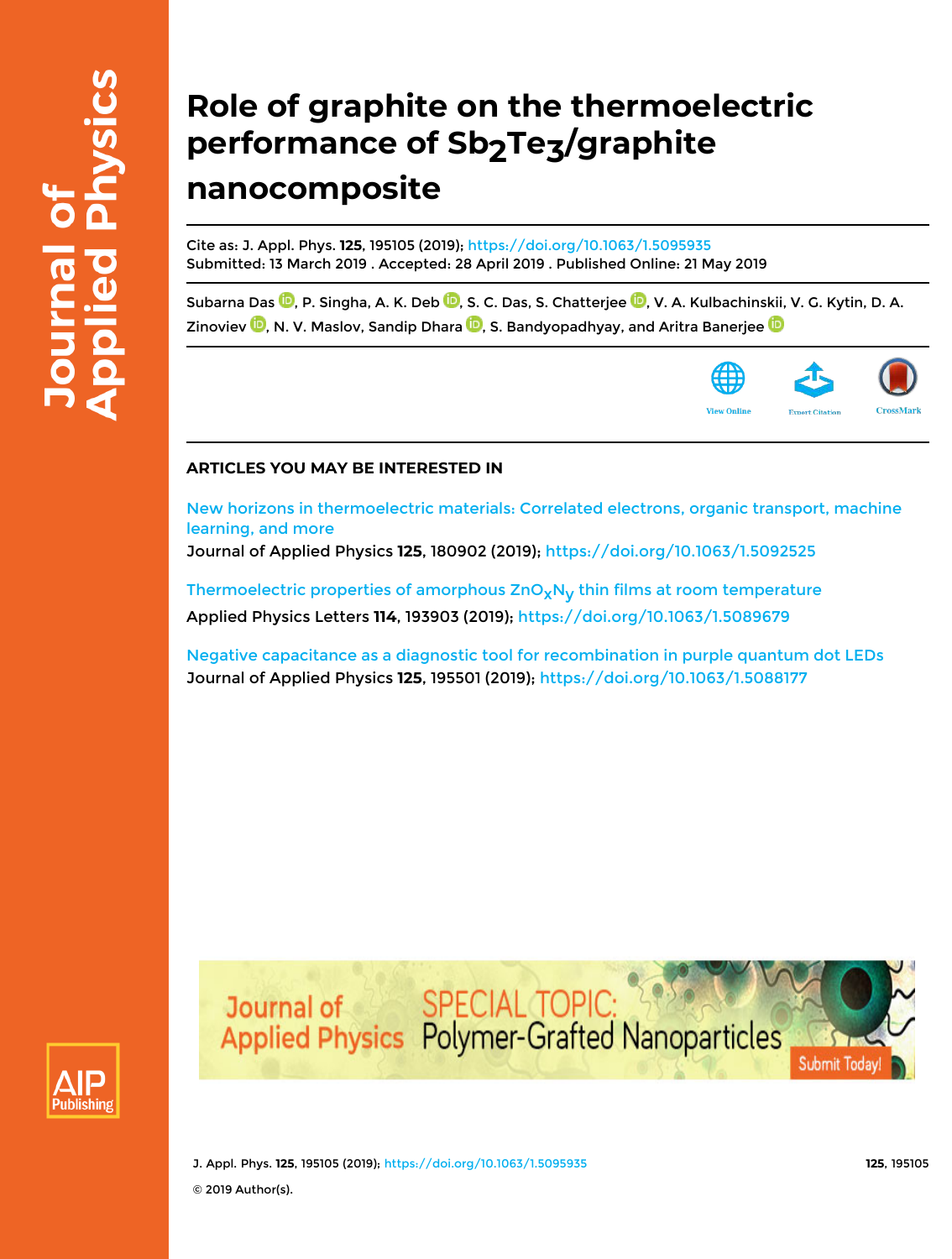## Role of graphite on the thermoelectric performance of  $Sb<sub>2</sub>Te<sub>3</sub>/graph$  ite nanocomposite

Cite as: J. Appl. Phys. 125, 195105 (2019); doi: 10.1063/1.5095935 Submitted: 13 March 2019 · Accepted: 28 April 2019 · Published Online: 21 May 2019



Subarna Das,<sup>1</sup> © P. Singha,<sup>1</sup> A. K. Deb,<sup>2</sup> © S. C. Das,<sup>3</sup> S. Chatterjee,<sup>3</sup> © V. A. Kulbachinskii,<sup>4</sup> V. G. Kytin,<sup>4</sup> D. A. Zinoviev,<sup>4</sup>  $\bullet$  N. V. Maslov,<sup>4</sup> Sandip Dhara,<sup>5</sup>  $\bullet$  S. Bandyopadhyay,<sup>1,6</sup> and Aritra Banerjee<sup>1,6,a)</sup>

#### AFFILIATIONS

<sup>1</sup>Department of Physics, University of Calcutta, 92 A P C Road, Kolkata 700 009, India

<sup>2</sup>Department of Physics, Raiganj University, Uttar Dinajpur, West Bengal 733 134, India

<sup>3</sup>UGC-DAE Consortium for Scientific Research, Kolkata Centre, Sector III, LB-8, Salt Lake, Kolkata 700 098, India

<sup>4</sup>Department of Low Temperature Physics and Superconductivity, Physics Faculty, M.V. Lomonosov Moscow State University, Moscow 119991, Russia

<sup>5</sup>Surface and Nanoscience Division, Indira Gandhi Centre for Atomic Research, Homi Bhabha National Institute,

Kalpakkam 603 102, India

<sup>6</sup>Center for Research in Nanoscience and Nanotechnology, University of Calcutta, JD-2, Sector-III, Saltlake, Kolkata 700 106, India

a) Author to whom correspondence should be addressed: arbphy@caluniv.ac.in

#### **ABSTRACT**

Thermoelectric properties of nanostructured  $\mathrm{Sb_2Te_3/g}$ raphite composites are investigated both experimentally and theoretically and the contribution of graphite to heat transport mechanism is addressed. XRD results indicate the solid state insolubility of the graphite phase in Sb<sub>2</sub>Te<sub>3</sub> as no shift is observed in the diffraction peaks corresponding to Sb<sub>2</sub>Te<sub>3</sub> in the composite samples. Raman spectroscopic analysis confirms the presence of graphite in the nanostructured composite samples. Temperature dependence of carrier concentration *nH*, thermal conductivity  $\kappa$ , Seebeck coefficient *S*, resistivity  $\rho$ , and, hence, the thermoelectric figure of merit *ZT* is reported. Graphite incorporation leads to around 40% decrease of  $\kappa$ , essentially due to the decrease of lattice thermal conductivity,  $\kappa_L$ . A low  $\kappa_L$  value of 0.8 Wm<sup>-1</sup>K<sup>-1</sup> is reported, which mostly arises due to enhanced phonon scattering at the heterointerfaces created by the addition of graphite. *S* increases in Sb2Te<sup>3</sup> /graphite nanocomposites. Calculation reveals that reported large *S* value is related with the low hole concentration. Theoretical simulation in the frame of Boltzmann equation approach shows satisfactory agreement of  $n_H$ , S, and  $\rho$  with experimental data, and based on the modification of the density of states and its derivative near Fermi energy with graphite addition, a plausible explanation is provided.

*Published under license by AIP Publishing.* https://doi.org/10.1063/1.5095935

#### I. INTRODUCTION

A thermoelectric (TE) material is a promising platform for converting waste thermal energy into valuable electrical energy and hence attracts wide research interest in Condensed Matter and Material Physics.<sup>1</sup> Over the past few decades, it has drawn attention of researchers immensely due to its potential to be viable as a green energy source. Efficient TE materials could enable the replacement of compression based refrigeration system as well. These application potentials lead to the resurgence in activity toward obtaining a TE material with better efficiency. Efficiency of a TE material is designated by a dimensionless term figure of merit,  $ZT = \frac{S^2}{\rho \kappa} T$ , where  $\rho$  is the electrical resistivity, *S* is the Seebeck coefficient

(or thermopower),  $\kappa$  is the thermal conductivity, and  $T$  is the absolute temperature. The parameters, i.e., *S*,  $\rho$ , and  $\kappa$ , are interrelated. Therefore, it has been a great challenge for years to obtain high *ZT* TE materials. $2-5$  It is thus imperative to decouple these parameters.<sup>6</sup> From this viewpoint, there are two representative methods for enhancing *ZT*: nanostructuring as an intrinsic method and composite as an extrinsic method.<sup> $7-12$ </sup> Nanostructuring leads to low  $\kappa$ due to increased phonon scattering at the nanograin boundaries.<sup>13,14</sup> However, at the same time, carrier (electron/hole) scattering at the nanograin boundary increases  $\rho$ , which is undesirable. Composites, another promising method to obtain high *ZT* material, consist of TE matrix and nanosized dispersoids.<sup>15–18</sup> In the composite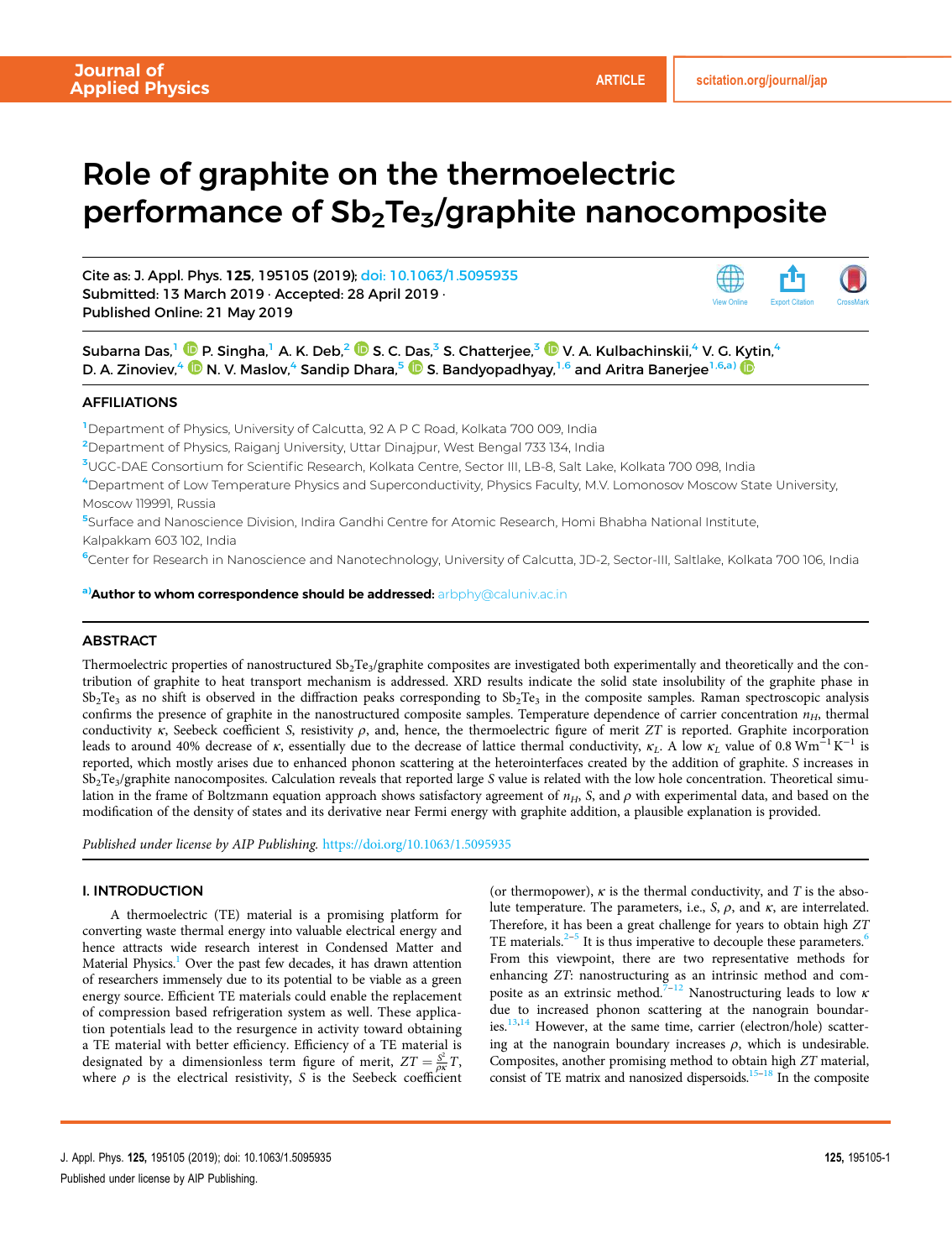TE material, interface scattering plays a significant and a positive role. Hicks and Dresselhaus also proposed to introduce quantum confinement effects in low dimension materials, by introducing nanoscale phase into the TE matrix. $15,19,20$  The enhanced interface scattering at the newly formed boundaries between TE matrix and nanoscale disperoids reduces  $\kappa$  to a great extent.<sup>11,21,22</sup> Moreover, the nanograin boundaries in composites increase *S* by means of carrier filtering or quantum confinement effect, although  $\rho$  of these highly disordered material is usually compromised. $23$ -

Binary pnictide chalcogenides, viz., Bi<sub>2</sub>Te<sub>3</sub> (both *n* and *p*-type) and Sb<sub>2</sub>Te<sub>3</sub> (p-type) are well known TE materials near room temperature (RT).<sup>26–28</sup> Their layered crystal structure leads to a poor  $\kappa$ , suitable for TE applications.<sup>29</sup> Carbon based materials provide phonon blocking.<sup>10,21,22</sup> Hence, as second phase carbon based materials, viz*.*, graphene and carbon nanotube (CNT) have been a popular choice, where its high electrical conductivity also plays a positive role.<sup>30</sup> Graphene nanosheets have been reported to be effective in enhancing the TE performance of polyaniline (PANI) based TE nanocomposite samples. $31$  In recent years, the influence of CNT, graphene, and graphite on the TE properties of  $Bi<sub>2</sub>Te<sub>3</sub>$ based nanostructured composite samples has been extensively studied.<sup>10,11,32-34</sup> Another important related pnictide chalcogenide TE material is  $Bi_{0.5}Sb_{1.5}Te_3$ . It has been reported that formation of nanocomposite of  $Bi<sub>0.5</sub>Sb<sub>1.5</sub>Te<sub>3</sub>$  with graphite and  $C<sub>60</sub>$  effectively reduces  $\kappa$ <sup>21,22,35</sup> Simultaneous increase in electrical conductivity and phonon scattering in the graphene nanosheet/ $(Bi_2Te_3)_{0.2} (Sb_2Te_3)_{0.8}$ TE nanocomposite has also been reported by Li *et al*. <sup>36</sup> Despite such attempts, it should be mentioned that only limited efforts have been made to study the TE performance of  $p$ -type  $Sb<sub>2</sub>Te<sub>3</sub>$  based nanocomposite system.37–<sup>39</sup> However, to the best of our knowledge, the effect of dispersing carbon based compounds on the TE properties of the  $Sb<sub>2</sub>Te<sub>3</sub>$  composite system is yet to be explored.

In this article, the TE properties of the Sb<sub>2</sub>Te<sub>3</sub>/graphite nanocomposite system have been studied in detail. A high room temperature (RT) *S* value of around  $210 \mu$ V/K is obtained for the pristine nanostructured  $Sb_2Te_3$  sample, which further increases to around 250 μV/K with 1.0 wt. % of graphite. The obtained *S* is one of the highest values reported for  $Sb<sub>2</sub>Te<sub>3</sub>$  based samples. In addition, a 40% reduction in  $\kappa$  near RT is observed in the synthesized  $\mathrm{Sb}_2\mathrm{Te}_3/\mathrm{graphite}$ nanocomposites. Furthermore, the experimental data are theoretically simulated in the framework of Boltzmann equation approach for isotropic dispersion law. Quantitative agreement between calculation and experimental data is obtained. The modification of the electronic states with graphite incorporation is predicted from the theoretical modeling.

#### II. EXPERIMENTS

Polycrystalline Sb<sub>2</sub>Te<sub>3</sub> ingots were synthesized by solid state reaction method, details of which could be obtained elsewhere.<sup>26</sup> Corresponding nanocomposite samples, i.e.,  $Sb_2Te_3 + x$  wt. % graphite ( $x = 0$ , 0.5, and 1.0), were prepared subsequently by adding desired weight percentage of graphite with the synthesized  $Sb<sub>2</sub>Te<sub>3</sub>$ ingots using planetary ball mill machine (Pulverisette, Fritsch, Germany). The speed of main disk was 200 rpm and the ball to sample ratio of 10:1 was used during milling. To avoid any unwanted reaction, especially oxidation, milling was performed in Ar atmosphere. Ball milled powders were pressed into pellets using the hot press method under the uniaxial pressure of 70 MPa at 425 °C (698 K) temperature for 1 h. The pellets thus obtained had a density of around 90% of the theoretical density of pristine  $Sb_2Te_3$  (6.50 g/cm<sup>3</sup>). Structural characterization of  $Sb_2Te_3 + x$  wt. % graphite ( $x = 0$ , 0.5, and 1.0) samples were carried out using synchrotron powder X-ray diffraction (XRD) facility at the Indian Beamline BL-18B, Photon Factory, Japan. The samples were illuminated by a monochromatic X-ray beam with wavelength  $\lambda = 0.09782$  nm. Synchrotron powder XRD measurements were performed in the  $10^{\circ} \leq 2\theta \leq 50^{\circ}$  range. Standard Si was used to determine the instrumental profile.<sup>40</sup> Rietveld refinement technique using MAUD software was employed to extract the structural parameters for all the samples.<sup>41</sup> Microstructures of the samples were characterized using Transmission Electron Microscope (TEM; JEM 2100 HR, JEOL) operating at 200 KV. Details of  $\rho(T)$ ,  $^{26,42}$  *S*(T),  $^{26,42}$  *k*(T),  $^{43}$  Hall coefficient  $n_H(T)$  measurements,<sup>44</sup> and room temperature Raman spectroscopic studies<sup>26,28,45</sup> can be found elsewhere.

#### III. RESULTS AND DISCUSSION

Figure 1 represents XRD patterns after Rietveld refinement of  $Sb<sub>2</sub>Te<sub>3</sub> + x$  wt. % graphite (x = 0, 0.5, and 1.0) nanocomposite samples. All the diffraction peaks are indexed with the rhombohedral crystal structure of  $Sb<sub>2</sub>Te<sub>3</sub>$  with space group  $R\overline{3}m$ . No additional peak is evidenced due to the graphite phase in the synthesized nanocomposite samples. The amount of graphite added is very small, at least within the detection limit of  $XRD$ ,  $33,36$  However, existence of graphite is confirmed by Raman spectra (RS) as shown later. At the same time, XRD results clearly indicate the solid state insolubility of graphite in  $Sb_2Te_3$  as no shift is observed in the diffraction peaks of nanocomposite samples. Rietveld refinement details along with the parameters obtained after refinement are provided in Table SM1 in the supplementary material. The extracted unit cell parameters of the Sb<sub>2</sub>Te<sub>3</sub>/graphite nanocomposite samples are also presented in Table I. It is revealed that lattice parameters do not significantly change with the addition of graphite. Also, grain sizes of all the nanocomposite samples, as obtained after refinement, are around 15 nm (see Table SM1 in the supplementary material). This excludes grain size and related other effects on  $\rho(T)$ , *S*(T),  $\kappa(T)$ , and  $n_H(T)$ data as well as TE properties of synthesized Sb<sub>2</sub>Te<sub>3</sub>/graphite nanocomposite.

Raman spectroscopic measurement confirms the presence of graphite in Sb<sub>2</sub>Te<sub>3</sub>/graphite nanocomposite samples (Fig. 2). The primitive unit cell of  $Sb<sub>2</sub>Te<sub>3</sub>$  contains 5 atoms giving rise to 15 lattice dynamical modes at the center of the Brillouin zone, among which 3 are acoustic modes and 12 are optical modes. Because of inversion symmetry, these optical modes are exclusively Raman or infrared active. Out of these 12 optical modes,  $\frac{4}{1000}$  modes, e.g.,  $2A_{1g}$ ,  $2E_g$  are Raman active in the frequency range of 30–200 cm<sup>-1</sup> and  $2A_{1u}$ ,  $2E_u$  are infrared (IR) active. More detailed analysis along with the corresponding atomic displacements for different vibrational modes can be found in the literature.<sup>25,46</sup> In Fig. 2, peaks observed at around 64 and 117 cm−<sup>1</sup> are attributed to Raman active  $A_{1g}^1$  and  $E_{g}^2$  vibrational modes of Sb<sub>2</sub>Te<sub>3</sub>, respectively.<sup>44–48</sup> The peak at 135 cm<sup> $\frac{8}{3}$ </sup> indicates the IR active mode of Sb<sub>2</sub>Te<sub>3</sub>.<sup>49</sup> The IR active mode in Raman spectra mostly arises due to the breakdown of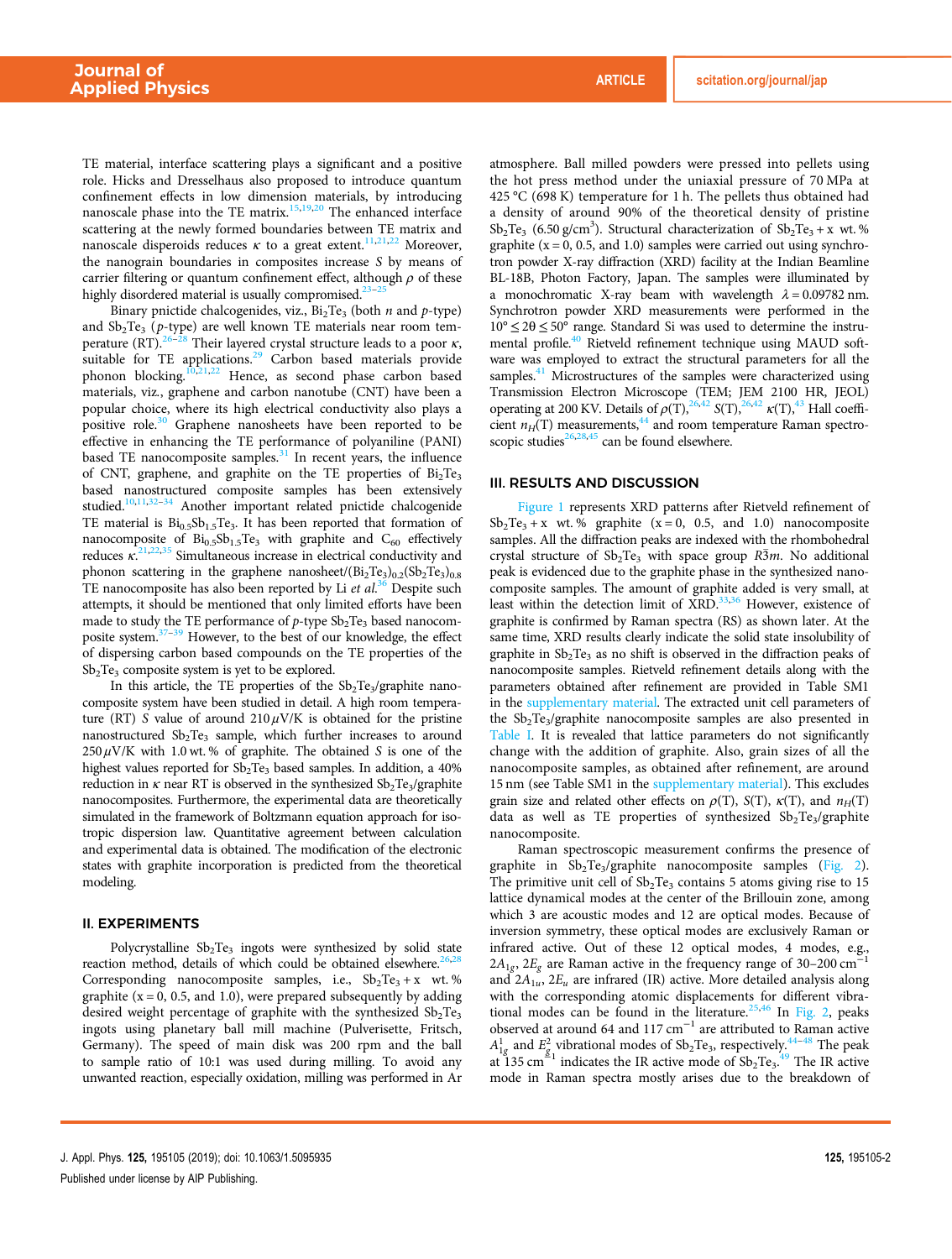

FIG. 1. X-ray diffraction patterns of  $Sb_2Te_3 + x$  wt. % graphite (x = 0, 0.5, and 1.0) samples at room temperature after Rietveld refinement.

crystal symmetry as a finite size effect in nanostructured samples and has been reported earlier by Shahil *et al.* during Raman spectroscopic analysis of mechanically exfoliated few-quintuple layers of  $Bi<sub>2</sub>Te<sub>3</sub>$ .<sup>47</sup> In addition, all the as-prepared  $Sb<sub>2</sub>Te<sub>3</sub>/graphite composite$ samples exhibit several Raman active peaks: *D* band (~1350 cm<sup>-1</sup>) and *D'* band (~1620 cm<sup>-1</sup>) corresponding to defect and disorder induced or edge areas of graphite and *G* band (∼1580 cm−<sup>1</sup> ), arising due to vibration of  $sp^2$ -hybridized carbon.<sup>50</sup> The peak at

TABLE I. Lattice parameters (a and c) extracted by Rietveld refinement of XRD patterns for  $Sb_2Te_3 + x$  wt. % graphite (x = 0, 0.5, and 1.0) samples.

| x   | a (A)  | c(A)    |
|-----|--------|---------|
|     | 4.2736 | 30.4223 |
| 0.5 | 4.2756 | 30.4414 |
| 1.0 | 4.2724 | 30.3438 |



FIG. 2. Room temperature Raman spectra of  $\text{Sb}_2\text{Te}_3$  + x wt. % graphite (x = 0, 0.5, and 1.0) nanocomposites. Raman active  $A_{1g}^1$  and  $E_g^2$  mode of Sb<sub>2</sub>Te<sub>3</sub> are indicated. The peak marked with asterisk (\*) is associated to the IR active mode of  $Sb<sub>2</sub>Te<sub>3</sub>$ . Raman active D, G, D', 2D, and D + G bands confirm the presence of graphite in  $x = 0.5$  and 1.0 samples.

about 2950 cm<sup>-1</sup> is also induced by disorder and associated with *D+G* combination mode. Furthermore, the Raman band appearing around 2700 cm−<sup>1</sup> corresponds to the overtone of the *D* band (*2D*), which arises due to the double resonant scattering process from the zone edge phonons of graphite and is exhibited in all kinds of graphitic materials.<sup>51</sup>

The presence of graphite and nature of its distribution are further confirmed by TEM study. High resolution TEM image of a typical Sb<sub>2</sub>Te<sub>3</sub>/graphite composite sample with highest graphite concentration  $(x = 1.0)$  is illustrated in Fig. SM1 in the supplementary material. Several lattice stripes with definite widths of 0.322 nm, 0.272 nm, and 0.210 nm clearly represent, respectively, the (015), (018), and (110) planes of  $Sb<sub>2</sub>Te<sub>3</sub>$ . Some less dark regions, identified as graphite (marked by a dotted circle in Fig. SM1 in the supplementary material), indicate that graphite is randomly dispersed in the  $Sb<sub>2</sub>Te<sub>3</sub>$  matrix.

In order to investigate the TE properties of bulk  $\mathrm{Sb}_2\mathrm{Te}_3/\mathrm{graph}$ ite composites,  $\kappa(T)$ , *S*(T), and  $\rho(T)$  measurements were carried out. Figure  $3(a)$  shows the temperature dependent variation of  $\kappa$  for different Sb<sub>2</sub>Te<sub>3</sub>/graphite composite samples. The room temperature *κ* value (~1.5  $\text{Wm}^{-1}\text{K}^{-1}$ ) of pristine Sb<sub>2</sub>Te<sub>3</sub> is in excellent agreement with the reported data.<sup>39</sup> As demonstrated in Fig. 3(a), κ values of Sb<sub>2</sub>Te<sub>3</sub>/graphite composites significantly decrease compared to those of the pristine  $Sb_2Te_3$  sample over the whole temperature range. A maximum reduction of 40% in  $\kappa$  is observed for the Sb<sub>2</sub>Te<sub>3</sub> composite sample containing 0.5 wt. % of graphite. The total thermal conductivity (κ) is composed of electronic contribution (κ*<sup>e</sup>* ) from the charge carriers and lattice contribution (κ*L*) from phonons:  $\kappa = \kappa_e + \kappa_L$ . The contribution of  $\kappa_e$  can be estimated with the Wiedemann–Franz law:  $\kappa_e = LT\sigma$ , where *L* is the Lorentz number and  $\sigma$  (=1/ $\rho$ ) is the electrical conductivity. Instead of common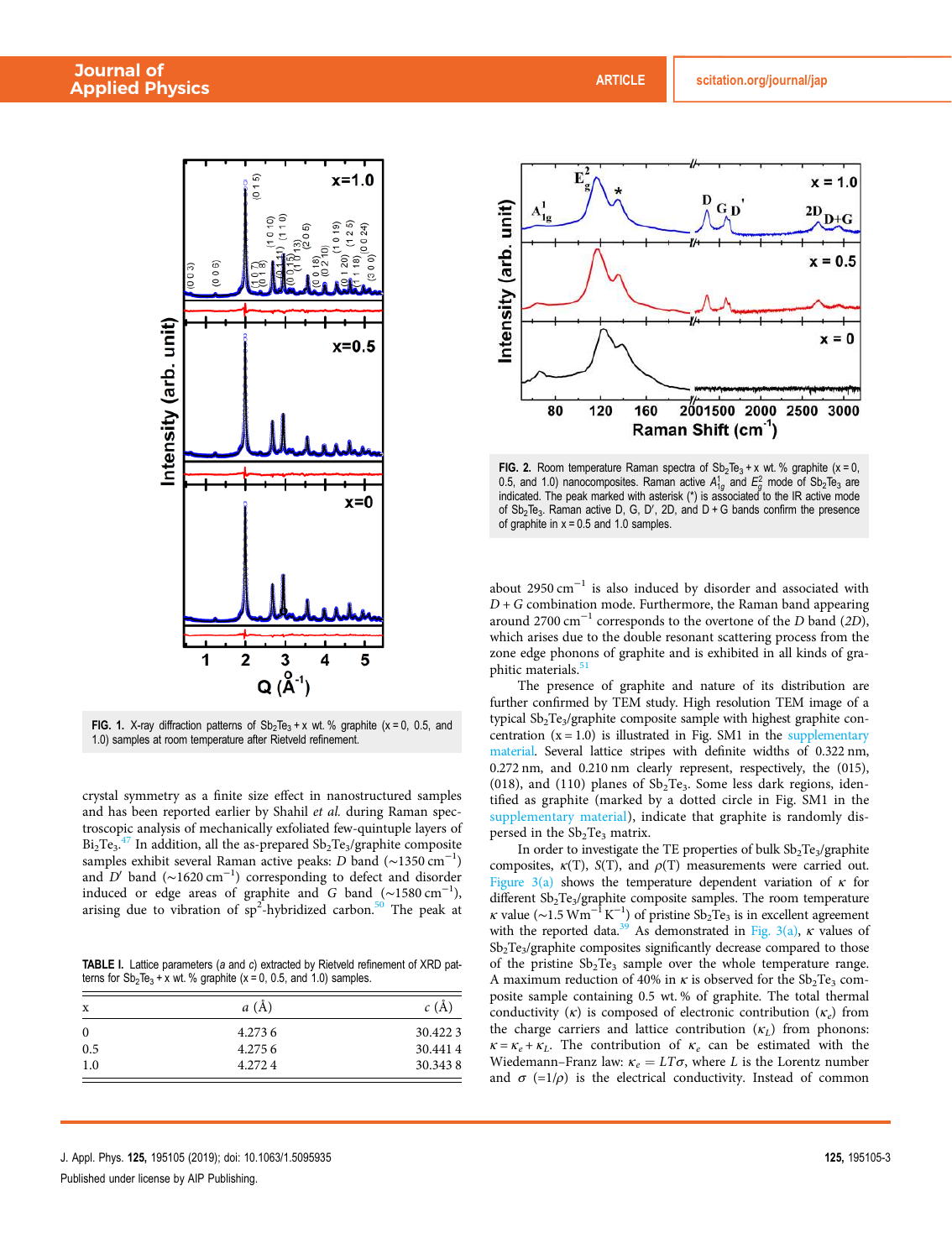

FIG. 3. Temperature dependence of (a) total thermal conductivity  $(\kappa)$  and (b) lattice thermal conductivity  $(\kappa_L)$  for  $\text{Sb}_2\text{Te}_3 + x$  wt. % graphite (x=0, 0.5, and 1.0) samples indicating similar variation of  $\kappa(T)$  and  $\kappa_L(T)$  with graphite concentration.

practice to treat *L* as a universal factor with  $2.44 \times 10^{-8}$  W  $\Omega$  K<sup>-2</sup> (degenerate limit), $52$  first order correction to the degenerate limit of *L* is estimated from the measured *S*(T) data.<sup>53</sup> Snyder *et al.* recently demonstrated the method to be accurate for common band structures/scattering mechanisms found for TE materials.<sup>53</sup> Thus, using the estimated values of *L* and measured  $\rho(T)$  data,  $\kappa_e(T)$  is evaluated. The temperature dependence of  $\kappa_L(T)$  is determined easily using the obtained  $\kappa$  and  $\kappa_e$ . The  $\kappa_L$  value as low as 0.8 Wm<sup>-1</sup> K<sup>-1</sup> is obtained for the  $x = 0.5$  sample near RT. Such a low value of  $\kappa_L$  can be found in some high *ZT* (>1) TE material, viz., doped PbTe,  $Bi_{0.5}Sb_{1.5}Te_3/C_{60}$  nanocomposite, and others.<sup>14,21,22</sup> However, to the best of our knowledge, this is one of the lowest  $\kappa_L$  values reported for  $Sb_2Te_3$  based samples. For comparison with  $\kappa$ [Fig. 3(a)], the  $\kappa_L(T)$  data of the composite samples as a function of graphite content are plotted in Fig. 3(b). The results reveal that  $\kappa$ is dependent primarily on  $\kappa_L$  and shows similar temperature and graphite content dependence. Therefore, the dominant factor that determines  $\kappa$  of Sb<sub>2</sub>Te<sub>3</sub>/graphite composites is the scattering of phonons.<sup>11,32</sup> The main cause of the reduction in  $\kappa$  as well as  $\kappa_l$  is likely the newly formed  $\mathrm{Sb_{2}Te_{3}}/\mathrm{graph}$ ite heterointerfaces, which act as effective phonon scattering centers. The nanostructure of  $Sb<sub>2</sub>Te<sub>3</sub>$ scatters heat carrying phonons. Moreover, the distributed graphite in the matrix acts as centers to scatter heat carrying phonons, and the large number of mesoscale boundaries between the two phases can also increase the scattering of phonons, which results in a decrease of  $\kappa_L$  and hence  $\kappa$ .

Due to the large difference in atomic mass between C atoms and atoms of Sb and Te, graphite nanoparticles and interfaces act as effective scattering centers of phonons in nanocomposite  $Sb<sub>2</sub>Te<sub>3</sub>$ . This plausibly explains the observed significant reduction of  $\kappa_L$  for the  $x = 0.5$  wt. % graphite sample. However, further addition of graphite (1.0 wt. %) raises the  $\kappa$  values of the composite. It is noteworthy to mention that the theoretical  $\kappa$  value of graphite at room temperature is around 398 W/m K (for in-plane, i.e., *ab* directions) and 2.2 W/m K (for the *c* direction).<sup>54</sup> The observed increase in  $\kappa$ in the 1.0 wt. % graphite content sample can be attributed to this high  $\kappa$  of graphite, which subdues the reduction in  $\kappa$  arising due to phonon scattering effect as observed in the lower graphite (0.5 wt. %) content sample.<sup>32</sup> However, interestingly, all  $\text{Sb}_2 \text{Te}_3$ /graphite composites have lower  $\kappa$  than the pristine  $Sb_2Te_3$ . Similar results are

recently reported for Bi<sub>2</sub>Te<sub>3</sub>/graphene and Bi<sub>2</sub>Te<sub>3</sub>/CNT based composite TE materials.<sup>11,32</sup>

The Seebeck coefficients (S) of  $Sb_2Te_3$ /graphite composites are presented in Fig. 4(a). The *S*(T) data reveal that all samples are *p*-type in nature. The *S* value of the single crystalline  $Sb<sub>2</sub>Te<sub>3</sub>$  compound is reported around  $80 \mu \text{V} \text{K}^{-1}$  along the cleavage planes<sup>55</sup> and  $95 \mu \text{V} \text{K}^{-1}$  along the perpendicular direction at 300 K.<sup>56</sup> However, the obtained *S* value of the present polycrystalline nanostructured  $Sb<sub>2</sub>Te<sub>3</sub>$  samples, having average grain size around 15 nm, is much higher ( $\sim$ 210 µ VK<sup>-1</sup>) and corroborates with the Sb<sub>2</sub>Te<sub>3</sub> nanoparticle system reported earlier.<sup>37,57,58</sup> A similar high value of *S* for the  $Sb_2Te_3$  system has also been reported by other groups.<sup>5</sup> It is noteworthy to mention that grain size of the nanostructured  $Sb<sub>2</sub>Te<sub>3</sub>$  samples reported here is comparable to the de Broglie wavelength of  $\overline{Sb_2Te_3}$  (~18 nm).<sup>58</sup> Due to this, density of states and the energy spectrum of holes are modified. This can, in principle, decrease the carrier concentration. Nanostructuring also increases the number of grain boundaries in the system. Hence, the probability of both carrier and phonon scattering increases, which is reported to be favorable for increase of *S*. 15,25 Furthermore, *S*(T) data clearly show that addition of graphite leads to the increase of the *S* value of



FIG. 4. Thermal variation of (a) Seebeck coefficient (S), (b) electrical resistivity ( $\rho$ ), and (c) carrier concentration ( $n_H$ ) for different weight percentages (x) of graphite in Sb<sub>2</sub>Te<sub>3</sub>/graphite nanocomposites. Figures 4(d)-4(f) represent the graphite in Sb<sub>2</sub>Te<sub>3</sub>/graphite nanocomposites. Figures  $4(d) - 4(f)$  represent the theoretically simulated curve of S,  $\rho$ , and  $n_H$  for the samples, respectively. The simulation was performed in the frame of the Boltzmann equation and shows satisfactory agreement with experimental data.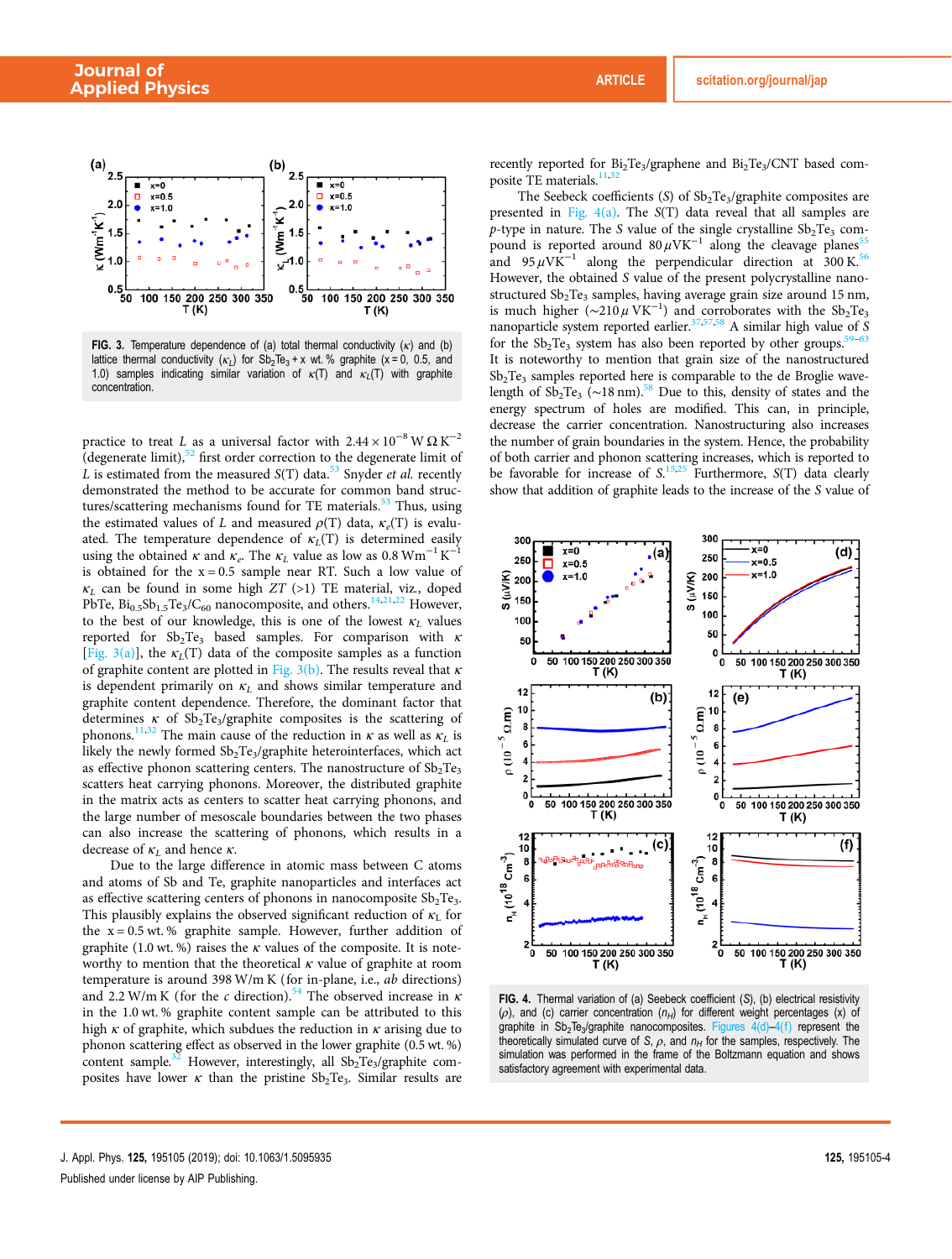the composite samples. In fact, Hall measurement data discussed later indicate that carrier concentration ( $n_H$ ) in Sb<sub>2</sub>Te<sub>3</sub>/graphite composites decreases with the addition of graphite  $[Fig. 4(e)]$ . For degenerated systems, in reference to the relatively simple semiclassical Mott Jones formula of electron transport applicable for  $Sb<sub>2</sub>Te<sub>3</sub>$  and related samples, Seebeck coefficient is represented by<sup>2</sup>

$$
S = \frac{8\pi^2 k_B^2}{3eh^2} m^* T \left(\frac{\pi}{3n_H}\right)^{\frac{2}{3}},
$$
 (1)

where  $k_B$  is the Boltzmann constant, *h* is the Planck constant,  $m^*$ is the effective mass, and  $n_H$  is the carrier (hole) concentration. As demonstrated below, this also corroborates with our modeling in the framework of the kinetic equation. So, incorporation of graphite in the Sb<sub>2</sub>Te<sub>3</sub>/graphite composite system has a positive effect on κ and *S*.

The  $\rho(T)$  curve, presented in Fig. 4(b), depicts that  $\rho$  of the synthesized nanocomposite system increases with increasing graphite content. The increase in the  $\rho$  value of  $\mathrm{Sb}_2\mathrm{Te}_3/\mathrm{graph}$ ite samples with the increase of graphite can be mainly attributed to the decrease of  $n_H$ , since  $\rho = \frac{1}{n_H e^{\mu}}$ , where  $\mu$  is the carrier mobility and other symbols have their usual meaning. Furthermore, increased number of interfaces and grain boundaries resulting in additional scattering centers for carriers also lead to an observed higher  $\rho$ value in the composite samples.

For crystalline material,  $n_H$  and  $\mu$  play crucial role in determining the *S* and  $\rho$  data as well as modulating its TE performance.<sup>2</sup> Thus, to have a better understanding, Hall measurements of the nanocomposite samples were performed. The measured values of  $n_H$  are relatively small compared to  $Sb_2Te_3$  single crystals and is almost temperature independent [Fig.  $4(e)$ ].<sup>9,64</sup> Such behavior is rather typical for semiconductors with a single type of carriers. However, in reference to the energy band diagram proposed for  $Sb<sub>2</sub>Te<sub>3</sub>$  based materials, it can be assumed that in the investigated materials, only the upper valence band (UVB) of light holes is contributing to hole transport.<sup>21,22</sup> In the case of contribution from the filled lower valence band (LVB) of heavy holes, redistribution of carriers between UVB and LVB takes place leading to the visible change in temperature dependence of  $n_H$  due to a large difference of hole mobilities in UVB and LVB.

We calculated the values of difference between the top of valence band  $E_V$  and Fermi energy  $E_F$  (Table II) in the degeneration limit using the experimental values of  $n_H$  and light hole effective mass tensor,<sup>6</sup>

$$
E_V - E_F = \frac{\pi^{4/3} \hbar^2 n_H^{2/3}}{2^{5/3} (m_1 m_2 m_3)^{1/3}},
$$
 (2)

TABLE II. The parameters of the investigated nanocomposites obtained by using the experimental  $n_H$  data at 50 K.

| $\mathbf x$ | $n_H (10^{18}/\text{cm}^3)$ $\mu$ (cm <sup>2</sup> /V s) E <sub>F</sub> (meV) $l$ (nm) $\lambda$ (nm) |     |    |     |    |
|-------------|-------------------------------------------------------------------------------------------------------|-----|----|-----|----|
| $\theta$    |                                                                                                       | 710 | 24 | 16  | 19 |
| 0.5         |                                                                                                       | 200 | 24 | 4.5 | 19 |
| 1.0         | 2.8                                                                                                   | 280 | 12 | 4.4 | 26 |

where  $m_1$ ,  $m_2$ , and  $m_3$  are the components of effective mass tensor along principal directions of the valley and  $\hbar$  is the Planck constant. These values are smaller than the separation between upper and lower valence bands.<sup>21</sup> The observed smaller value is consistent with the suggestion that only upper valence band contributes to hole transport. Furthermore, we estimated mean free path *l* and wavelength  $\lambda$  of holes from  $\mu$  and  $E_F$  as shown in Table II. To obtain this, we assume isotropic and quadratic dispersion law for holes with effective mass *m* equal to one valley density of states effective mass,<sup>66</sup>

$$
l = \frac{\mu}{e} \sqrt{2m(E_V - E_F)}, \quad \lambda = \frac{2\pi\hbar}{\sqrt{2mE_F}}, \quad m = (m_1 m_2 m_3)^{1/3}, \quad (3)
$$

where *e* is the elementary charge.

For a sample with 0 wt. % graphite, calculated *l* is very close to the mean crystalline size obtained from XRD and TEM data. Thus, for this sample,  $n_H$  and  $\rho$  data suggest that hole transport is mainly limited by interface scattering and the hole mean free path is nearly independent on energy and temperature.

To verify the supposition, we calculated  $\rho$ ,  $n_H$ , and *S* for the sample with 0 wt. % graphite in the framework of the Boltzmann equation in relaxation time approximation. In the calculation, we assume constant mean free path equal to the value in Table II. The following expressions were used:<sup>6</sup>

$$
\rho = 1/\sigma,
$$
  
\n
$$
S = \sigma_S/\sigma,
$$
  
\n
$$
n_H = \frac{\sigma^2}{e\sigma_H},
$$
  
\n
$$
\sigma = \frac{4e^2lm}{\pi^2\hbar^3} \int_{-\infty}^{E_V} \frac{\partial f_0}{\partial E} (E_V - E) dE,
$$
  
\n
$$
\sigma_S = \frac{4elm}{\pi^2\hbar^3} \int_{-\infty}^{E_V} \frac{\partial f_0}{\partial T} (E_V - E) dE,
$$
  
\n
$$
\sigma_H = \frac{4\sqrt{2}e^3l^2\sqrt{m}}{\pi^2\hbar^3} \int_{-\infty}^{E_V} \frac{\partial f_0}{\partial E} \sqrt{E_V - E} dE.
$$

Carrier concentration was determined using the equation for concentration of acceptor impurities,<sup>6</sup>

$$
N_A = \frac{6\sqrt{2}m^{3/2}}{\pi^2\hbar^3} \int_{-\infty}^{E_V} f_0 \sqrt{E_V - EdE},
$$
 (5)

where  $f_0 = \frac{1}{\exp\left(\frac{E_F - E}{k_B T}\right) + 1}$ ,  $k_B$  is the Boltzmann constant, *T* is the

temperature, and  $N_A$  is the concentration of ionized acceptors that we assumed to be temperature independent. We also assumed that all acceptors are ionized. Using the concentration of carriers, we can calculate Fermi energy. The only fitting parameter was *NA*. Effective mass  $m = 0.184m_0$  was calculated using expression (2) and data provided in Ref.  $65$ , where  $m_0$  is the mass of free electron.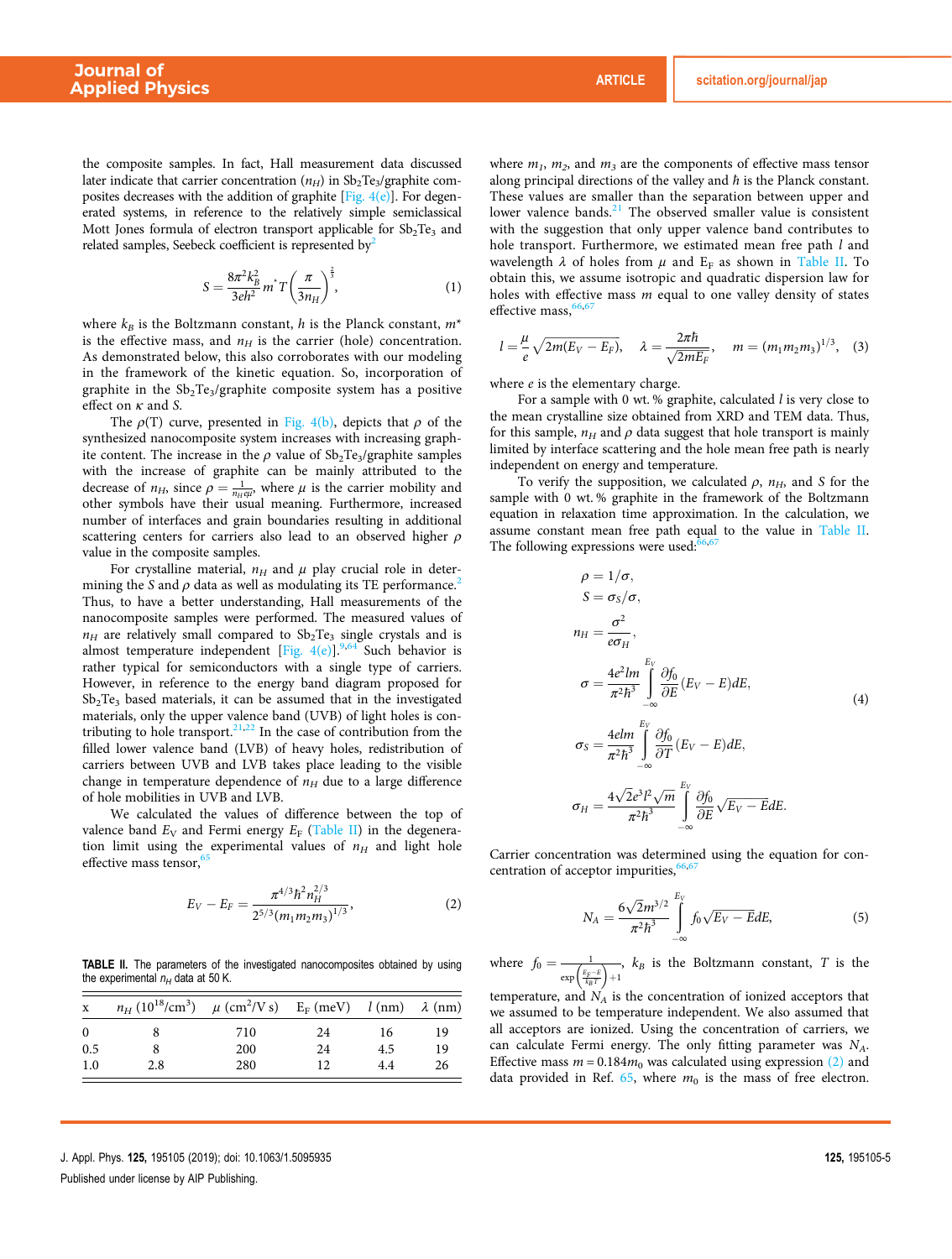We can observe (Fig. 4) that the temperature dependencies of *S*,  $n_H$ , and  $\rho$  are in good agreement with experimental data. The difference in temperature variation of  $\rho$  and  $n_H$  can originate from hole scattering by phonons. Thus, hole transport can be described in the frame of the Boltzmann equation, although hole wavelength is comparable to the hole mean free path and hole momentum is not a good quantum number. However, expression (4) can hold their validity if electronic states near the top of valence band remain delocalized. Every electron state carries probability flux density *i.* Nonequilibrium energy distribution function of holes over states carrying *i* has the same form as for Bloch states in the crystalline material, where  $i = \frac{p}{m}$ . Hence, the density of states has the same form of the crystalline material and determined by *m* and valley degeneration, which is equal to 6 for  $Sb_2Te_3$ .

In the nanocrystalline material, electronic states near the top of valence band form the electronic Bloch states of crystallites. Therefore, the density of states could uphold its energy dependence and the above-mentioned other conditions could be fulfilled. In this case, our calculation shows that the large value of *S* in the crystalline material originates from relatively low hole concentration.

Assuming that the applicability of expressions  $(3-4)$  holds also for nanocomposite samples with graphite, we make an attempt to fit temperature dependencies of *S*,  $\rho$ , and  $n_H$  using two fitting parameters: *N<sup>A</sup>* and *m* and taking *l* equal to estimates from Table II. The calculated values of the temperature dependencies of the *S*,  $\rho$ , and  $n_H$  are shown in Figs. 4(d)–4(f), respectively, and are in reasonable quantitative agreement with experimental data. The list of calculated parameters is given in Table III.

For a sample with 0.5 wt. % graphite, the optimal value of effective mass is very close to the literature value used for the sample with 0 wt. % graphite content. The value of ionized acceptor concentration is slightly smaller. Thus, the effect of 0.5 wt. % graphite on electronic states and carrier concentration is negligible. The significant effect is the acceleration of the relaxation of distribution function, which is indicated by essentially a smaller value of *l.* The fast relaxation of distribution function can be due to weak coupling of electronic states in graphite particles with electronic states near the top valence band in  $Sb_2Te_3$ .

For sample with 1.0 wt. % graphite, optimal  $N_A$  is significantly smaller than those in 0 wt. % and 0.5 wt. % graphite content samples. This smaller  $N_A$  value points to the localization of the part of charge carriers. Thermal activation of these carriers to the delocalized states could explain the difference between experimental and calculated *S* for the sample with 1.0 wt. % graphite. Additionally, the optimal value of *m* is essentially smaller in this sample than in the samples with 0 wt. % and 0.5 wt. % graphite content. This points to the smaller density of electronic states and its derivative near Fermi energy for the sample with  $x = 1.0$ . Modification of energy spectrum

**TABLE III.** Parameters used to calculate temperature dependence of  $n_H$ , S, and  $\rho$ .

| x   | m/m <sub>0</sub>   | $N_A (10^{18}/cm^3)$ |
|-----|--------------------|----------------------|
|     | 0.184 (calculated) | $9.1$ (fitted)       |
| 0.5 | $0.181$ (fitted)   | 8.4 (fitted)         |
| 1.0 | 0.085 (fitted)     | $3.0$ (fitted)       |

Published under license by AIP Publishing.

with larger graphite content could explain the smaller concentration of charge carriers. Significant amount of carriers could be captured by graphite particles in this sample  $(x = 1.0)$  due to the change of energy difference between acceptor defects and electronic states in graphite particles. Thus, addition of 1.0 wt. % graphite modifies electronic states and their distribution in  $Sb<sub>2</sub>Te<sub>3</sub>$  nanocrystalline material. Experimentally measured *S* for all samples is almost the same below 250 K. It is consistent with the results of our calculation. This indicates that the lower concentration of charge carriers in the sample with 1.0 wt. % graphite is compensated by modification of energy spectrum.

The room temperature ZT value for the synthesized samples varies between  $0.38$  ( $x = 0$ ) and  $0.18$  ( $x = 1.0$ ) and increases with increasing temperature (see Fig. SM2 in the supplementary material). It is noteworthy to mention that graphite addition plays a positive role toward the betterment of crucial TE parameters, i.e., *S* and κ. However, the positive effect in *S* and  $\kappa$  data is subdued by the increase of  $\rho$  with graphite addition in  $\mathrm{Sb}_2\mathrm{Te}_3$ /graphite nanocomposite samples, which in turn is reflected in the *ZT* values.

In this work, we evaluate the role of graphite in the Sb<sub>2</sub>Te<sub>3</sub>/graphite nanocomposite system both experimentally and theoretically, and the contribution of graphite in heat transport is emphasized. It should be pointed that graphite addition simultaneously improves crucial TE parameters, viz*.*, κ and *S*, which makes the present study interesting. The enhanced TE property can be expected by applying this approach to prepare a similar nanocomposite system with graphite dispersion, and tuning of graphite concentration and related TE material/graphite nanocomposites should be investigated in future.

#### IV. CONCLUSION

The phase purity of the  $Sb_2Te_3 + x$  wt. % graphite (x = 0, 0.5, and 1.0) nanocomposite samples, synthesized by the ball milling method, is confirmed by XRD studies. Rietveld refinement, carried out based on the XRD data, reveals that the lattice parameters as well as the grain size of the synthesized samples do not change significantly with graphite concentration. Raman spectroscopic analysis and transmission electron microscopy confirm the presence of graphite in the sample. *S* value as high as  $212 \mu$ V/K is obtained for pristine nanostructured Sb<sub>2</sub>Te<sub>3</sub>. Seebeck coefficient, Hall carrier concentration, and resistivity of investigated samples were calculated using expressions derived from the Boltzmann equation for isotropic dispersion law and constant mean free path. Reasonable quantitative agreement between calculation and experimental data was obtained with only one (for  $x = 0$ ) or two (for  $x = 0.5$  and 1.0) fitting parameters. Calculations show that the high *S* value of pristine Sb<sub>2</sub>Te<sub>3</sub> originates mainly from lower carrier concentration. Variation of fitting parameters points to the acceleration of relaxation of the hole distribution function for an addition of 0.5 wt. % graphite. Significant modification of electronic states including reduction of the density of states and its derivative near Fermi energy is also demonstrated with graphite incorporation. In addition, modeling depicts localization of the part of states for the 1.0 wt. % graphite content sample. Graphite incorporation significantly decreases  $\kappa$  of nanostructured composite samples. In order to calculate κ*<sup>L</sup>* accurately, first order correction to the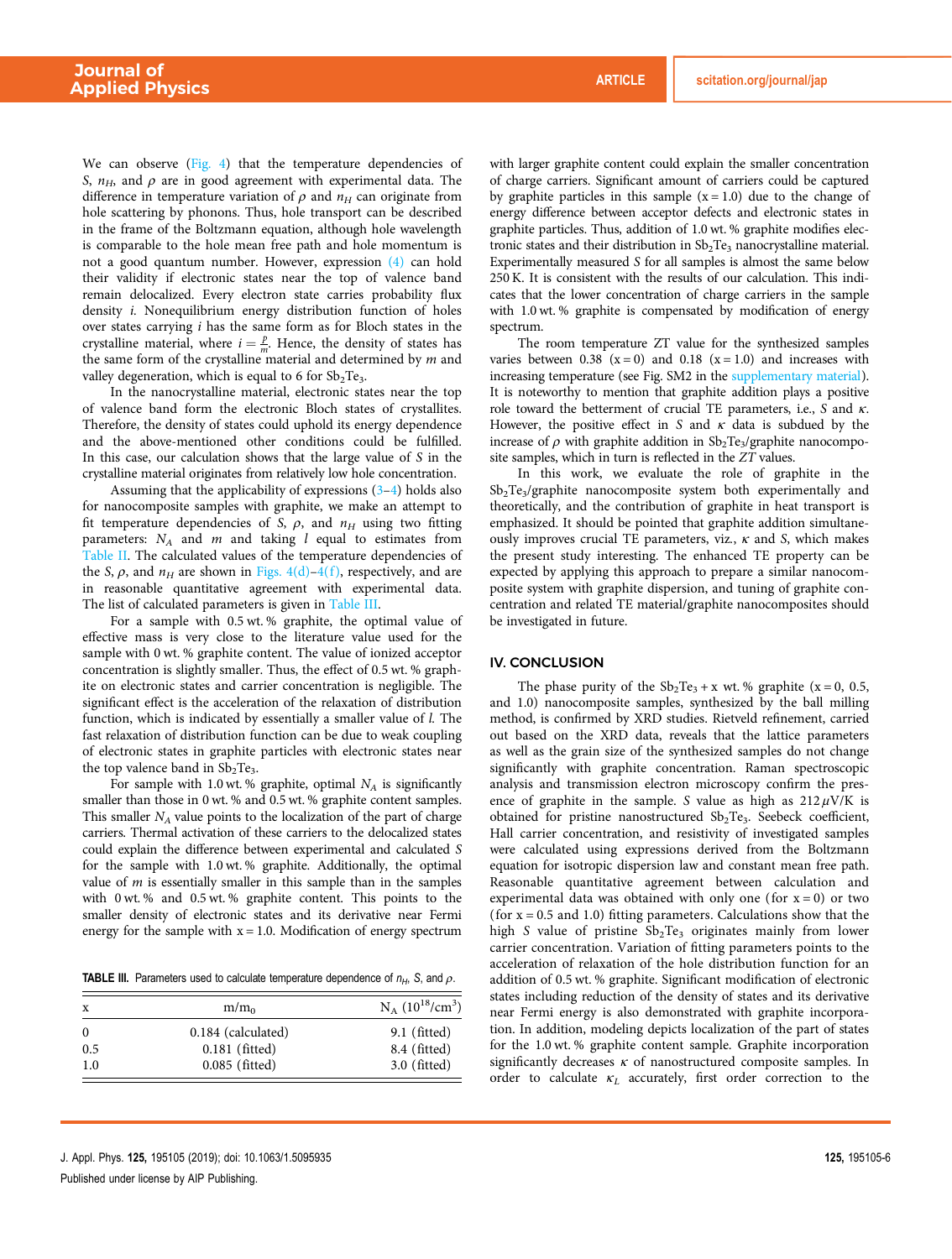degenerate limit of Lorentz number *L* is considered for the estimation of  $\kappa_e$  and *L* is obtained from the measured *S* data.  $\kappa_L$  thus extracted from  $\kappa$  is found to be as low as 0.8  $Wm^{-1}K^{-1}$  in  $Sb_2Te_3$ / graphite nanocomposite. This low κ*<sup>L</sup>* along with high *S* makes graphite a potential dispersoid in nanostructured Sb chalcogenides based TE material, which has not been reported earlier.

#### SUPPLEMENTARY MATERIAL

See the supplementary material for Rietveld refinement details along with the refinement parameters, high resolution TEM image of a typical nanostructured Sb<sub>2</sub>Te<sub>3</sub>/graphite composite sample, and temperature dependence of *ZT* of nanocomposite samples.

#### ACKNOWLEDGMENTS

Subarna Das is thankful to UGC, India for providing senior research fellowship. The authors are also grateful to Dr. S. Bhattacharya, BARC, India for providing necessary facilities (hot press) toward sample synthesis. The authors would also like to thank DST, India for the financial support and SINP, India and JNCASR, India for facilitating the experiments at the Indian Beamline, Photon Factory, KEK, Japan.

#### REFERENCES

<sup>1</sup>K. Behnia, *Fundamentals of Thermoelectricity* (Oxford University Press, Oxford, 2015).

<sup>2</sup>G. J. Snyder and E. S. Toberer, Nat. Mater. 7, 105 (2008).

<sup>3</sup>A. I. Hochbaum, R. Chen, R. D. Delgado, W. Liang, E. C. Garnett, M. Najarian, A. Majumdar, and P. Yang, Nature 451, 163 (2008).

<sup>4</sup>A. Zevalkink, D. M. Smiadak, J. L. Blackburn, A. J. Ferguson, M. L. Chabinyc, O. Delaire, J. Wang, K. Kovnir, J. Martin, L. T. Schelhas, T. D. Sparks, S. D. Kang, M. T. Dylla, G. J. Snyder, B. R. Ortiz, and E. S. Toberer,

Appl. Phys. Rev. 5, 021303 (2018). 5 B. Beltran-Pitarch, J. Prado-Gonjal, A. V. Powell, P. Ziolkowski, and

J. Garcia-Canadas, J. Appl. Phys. 124, 025105 (2018).

6 Y. Pan, Y. Qiu, I. Witting, L. Zhang, and C. Fu, J. W. Li, Y. Huang, F.-H. Sun, J. He, G. J. Snyder, C. Felser, and J.-F. Li, Energy Environ. Sci. 12, 624 (2019).

7 J.-F. Li, W.-S. Liu, L.-D. Zhao, and M. Zhou, NPG Asia Mater. 2, 152 (2010).

8 J. S. Son, M. K. Choi, M.-K. Han, K. Park, J.-Y. Kim, S. J. Lim, M. Oh, Y. Kuk, C. Park, S.-J. Kim, and T. Hyeon, Nano Lett. 12, 640 (2012).

<sup>9</sup>V. A. Kulbachinskii, V. G. Kytin, A. A. Kudryashov, and P. M. Tarasov, J. Solid State Chem. **193**, 47 (2012).

<sup>10</sup>K. T. Kim, S. Y. Choi, E. H. Shin, K. S. Moon. H. Y. Koo, G.-G. Lee, and G. H. Ha, Carbon 52, 541 (2013).

<sup>11</sup>Q. Zhang, L. Xu, Z. Zhou, L. Wang, W. Jiang, and L. Chen, J. Appl. Phys. 121, 055104 (2017).

<sup>12</sup>V. Vargiamidis and N. Neophytou, Phys. Rev. B 99, 045405 (2019).

<sup>13</sup>W. Xie, X. Tang, Y. Yan, Q. Zhang, and T. M. Tritt, Appl. Phys. Lett. 94, 102111 (2009).

<sup>14</sup>K. Biswas, J. He, I. D. Blum, C.-I. Wu, T. P. Hogan, D. N. Seidman, V. P. Dravid, and M. G. Kanatzidis, Nature 489, 414 (2012); Y. Lu, T. Sun, and D.-B. Zhang, Phys. Rev. B 97, 174304 (2018).

<sup>15</sup>M. S. Dresselhaus, G. Chen, M. Y. Tang, R. Yang, H. Lee, D. Wang, Z. Ren, J.-P. Fleurial, and P. Gogna, Adv. Mater. 19, 1043 (2007).

<sup>16</sup>S. Perumal, P. Bellare, U. S. Shenoy, U. V. Waghmare, and K. Biswas, Chem. Mater. 29, 10426 (2017).

<sup>17</sup>M. Ibanez, Z. Luo, A. Genc, L. Piveteau, S. Ortega, D. Cadavid, O. Dobrozhan, Y. Liu, M. Nachtegaal, M. Zebarjadi, J. Arbiol, M. V. Kovalenko, and A. Cabot, Nat. Commun. 7, 10766 (2016).

<sup>18</sup>T. Mori, *Small* 13, 170201 (2017).

<sup>19</sup>L. D. Hicks and M. S. Dresselhaus, Phys. Rev. B 47, 12727 (1993).

<sup>20</sup>L. D. Hicks, T. C. Harman, X. Sun, and M. S. Dresselhaus, Phys. Rev. B Condens. Matter 53, R10493 (1996).

<sup>21</sup>V. D. Blank, S. G. Buga, V. A. Kulbachinskii, V. G. Kytin, V. V. Medvedev, M. Y. Popov, P. B. Stepanov, and V. F. Skok, Phys. Rev. B 86, 075426 (2012).

<sup>22</sup>V. A. Kulbachinskii, V. G. Kytin, M. Y. Popov, S. G. Buga, P. B. Stepanov, and V. D. Blank, J. Solid State Chem. 193, 64 (2012).

<sup>23</sup>B. Poudel, Q. Hao, Y. Ma, Y. Lan, A. Minnich, B. Yu, X. Yan, D. Wang, A. Muto, D. Vashaee, X. Chen, J. Liu, M. S. Dresselhaus, G. Chen, and Z. F. Ren, Science 320, 634 (2008).

<sup>24</sup>J. Martin, L. Wang, L. Chen, and G. S. Nolas, Phys. Rev. B 79, 115311 (2009).

<sup>25</sup>A. Soni, Y. Shen, M. Yin, Y. Zhao, L. Yu, X. Hu, Z. Dong, K. A. Khor, M. S. Dresselhaus, and Q. Xiong, Nano Lett. 12, 4305 (2012).

<sup>26</sup>D. Das, K. Malik, A. K. Deb, S. Dhara, S. Bandyopadhyay, and A. Banerjee, Appl. Phys. 118, 045102 (2015).

<sup>27</sup>S. I. Kim, K. H. Lee, H. A. Mun, H. S. Kim, S. W. Hwang, J. W. Roh, D. J. Yang, W. H. Shin, X. S. Li, Y. H. Lee, G. J. Snyder, and S. W. Kim, Science 348, 109 (2015).

<sup>28</sup>D. Das, S. Das, P. Singha, K. Malik, A. K. Deb, A. Bhattacharya, V. A. Kulbachinskii, R. Basu, S. Dhara, S. Bandyopadhyay, and A. Banerjee, Phys. Rev. B 96, 064116 (2017).

<sup>29</sup>D. Bessas, I. Sergueev, H.-C. Wille, J. Perßon, D. Ebling, and R. P. Hermann, Phys. Rev. B 86, 224301 (2012).

<sup>30</sup>X. Gu, Y. Wei, X. Yin, B. Li, and R. Yang, Rev. Mod. Phys. 90, 041002 (2018).

<sup>31</sup>Y. Du, S. Z. Shen, W. Yang, R. Donelson, K. Cai, and P. S. Casey, Synth. Met. 161, 2688 (2012).

<sup>32</sup>H. Ju and J. Kim, J. Alloys Compd. 664, 639 (2016).

<sup>33</sup>K. Agarwal, V. Kaushik, D. Varandani, A. Dhar, and B. R. Mehta, Alloys Compd. **681**, 394 (2016).

<sup>34</sup>V. A. Kulbashinskii, V. G. Kytin, N. V. Maslov, P. Singha, S. Das, A. K. Deb, and A. Banerjee, Mater. Today Proc. 8, 573 (2019).

<sup>35</sup>W. Hu, H. Zhou, X. Mu, D. He, P. Ji, W. Hou, P. Wei, W. Zhu, X. Nie, and W. Zhao, J. Electron Mater. 47, 3344 (2018).

<sup>36</sup>C. Li, X. Qin, Y. Li, D. Li, J. Zhang, H. Guo, H. Xin, and C. Song, J. Alloys Compd. 661, 389 (2016).

<sup>37</sup>M. H. Lee, K.-R. Kim, J.-S. Rhyee, S.-D. Park, and G. J. Snyder, J. Mater. Chem. C 3, 10494 (2015).

<sup>38</sup>W. Zheng, P. Bi, H. Kang, W. Wei, F. Liu, J. Shi, L. Peng, Z. Wang, and R. Xiong, Appl. Phys. Lett. 105, 023901 (2014).

<sup>39</sup>M. Ahmad, K. Agarwal, N. Kumari, and B. R. Mehta, Appl. Phys. Lett. 111, 023904 (2017).

<sup>40</sup>J. G. M. Van Berkum, G. J. M. Sprong, T. de Keijser, R. Delhez, and E. J. Sonneveld, Powder Diffr. 10, 129 (1995).

<sup>41</sup>L. Lutterotti, S. Matthies, and H. R. Wenk, in *Proceeding of ICOTOM14*, edited by J. A. Spunar (National Research Council of Canada, Ottawa, 1999), p. 1599; IUCr: Newsl. CPD 21, 14 (1999).

<sup>42</sup>K. Malik, D. Das, S. Bandyopadhyay, P. Mandal, A. K. Deb, V. Srihari, and A. Banerjee, Appl. Phys. Lett. 103, 242108 (2013).

<sup>43</sup>J. V. Zaikina, K. A. Kovnir, A. N. Sobolev, I. A. Presniakov, V. G. Kytin, V. A. Kulbachinskii, A. V. Olenev, O. I. Lebedev, G. V. Tendeloo, E. V. Dikarev, and A. V. Shevelkov, Chem. Mater. 20, 2476 (2008).

<sup>44</sup>D. Das, K. Malik, A. K. Deb, V. A. Kulbachinskii, V. G. Kytin, S. Chatterjee, D. Das, S. Dhara, S. Bandyopadhyay, and A. Banerjee, Europhys Lett. 113, 47004 (2016).

<sup>45</sup>D. Das, K. Malik, S. Das, P. Singha, A. K. Deb, V. A. Kulbachinskii, R. Basu, S. Dhara, A. Dasgupta, S. Bandyopadhyay, and A. Banerjee, AIP Adv. 8, 125119 (2018).

<sup>46</sup>W. Richter, H. Kohler, and C. R. Becker, Phys. Status Solidi B 84, 619 (1977).

<sup>47</sup>K. M. F. Shahil, M. Z. Hossain, V. Goyal, and A. A. Balandin, J. Appl. Phys. 111, 054305 (2012).